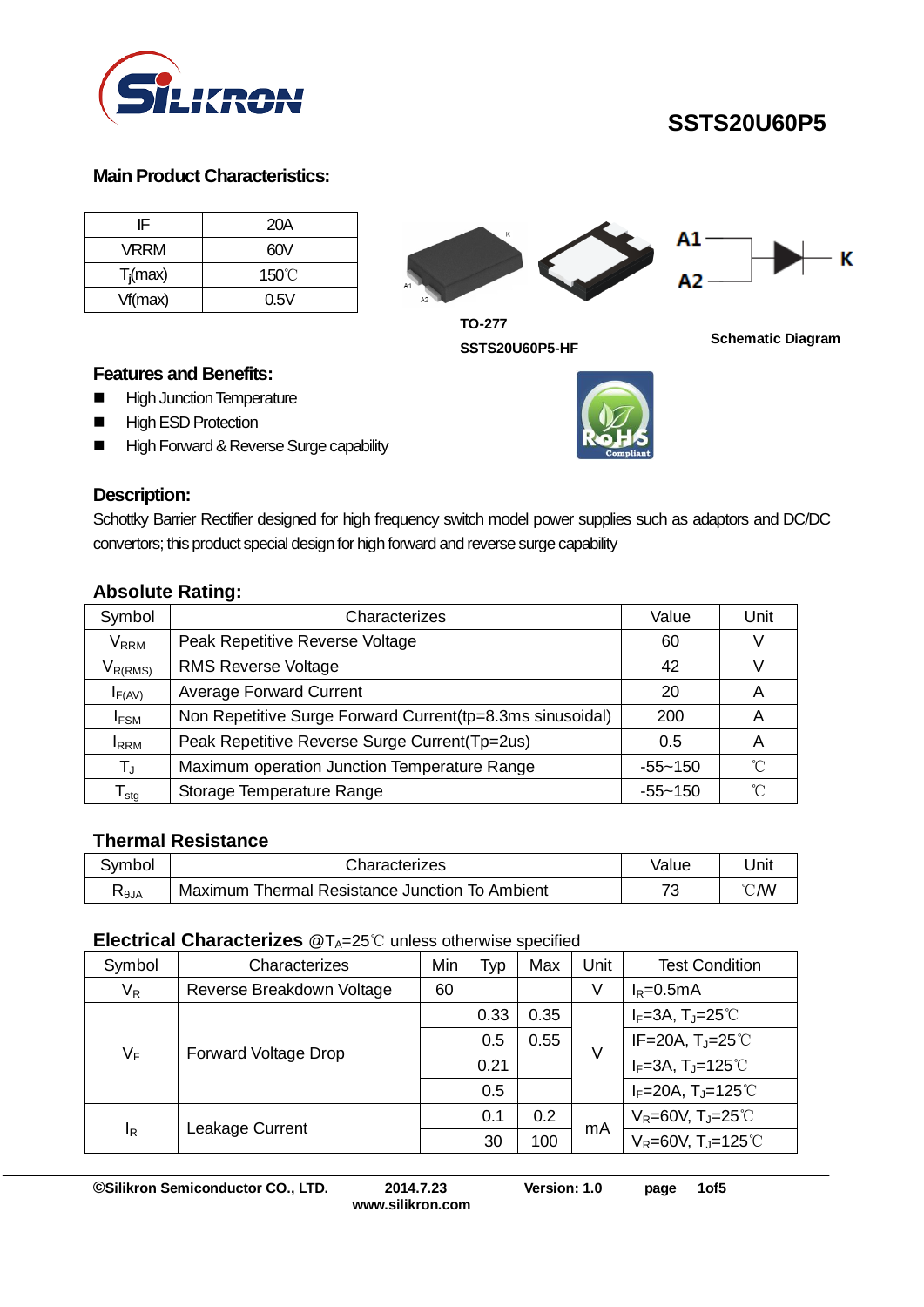









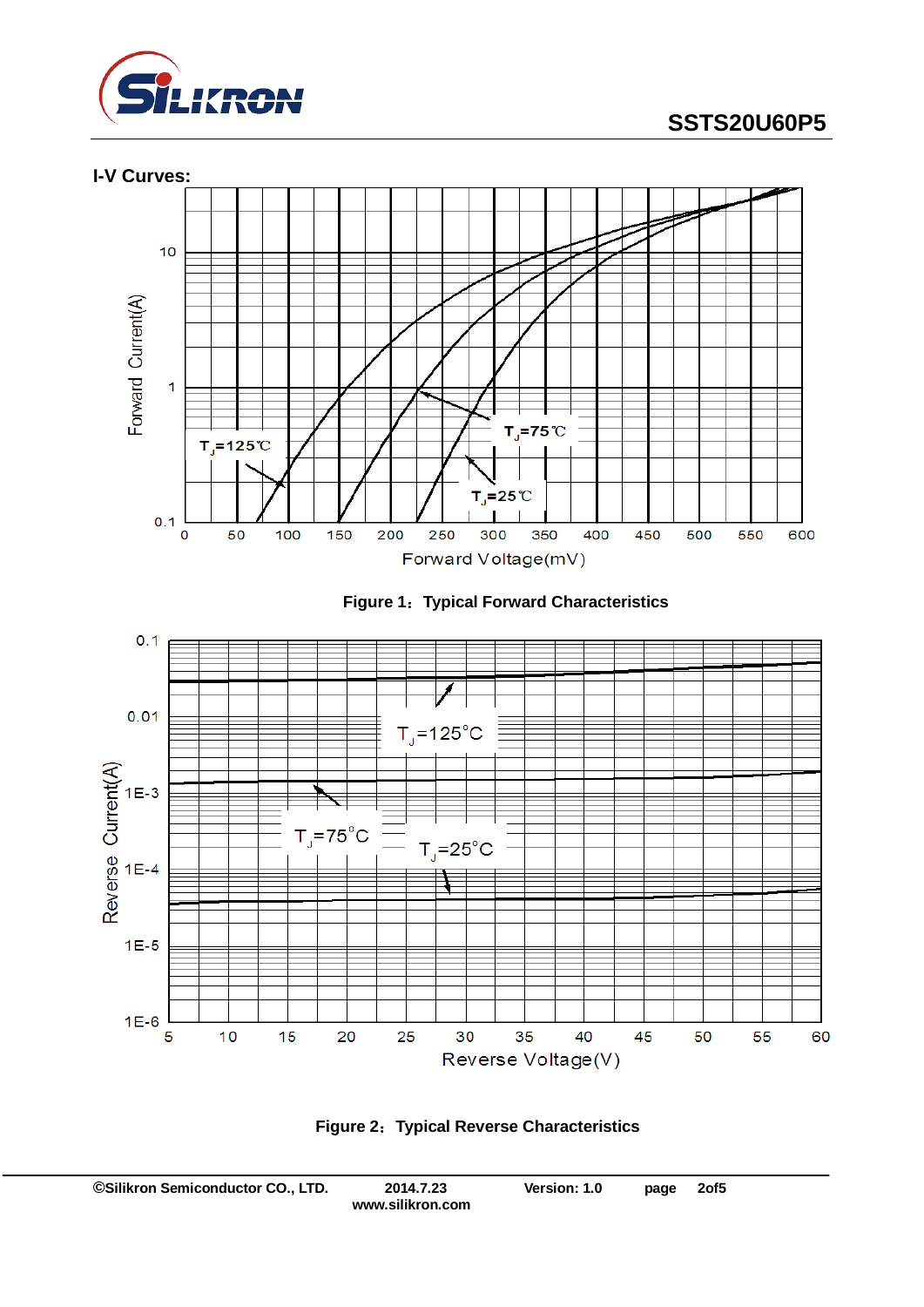

**SSTS20U60P5**

**Mechanical Data**: **TO-277:** 

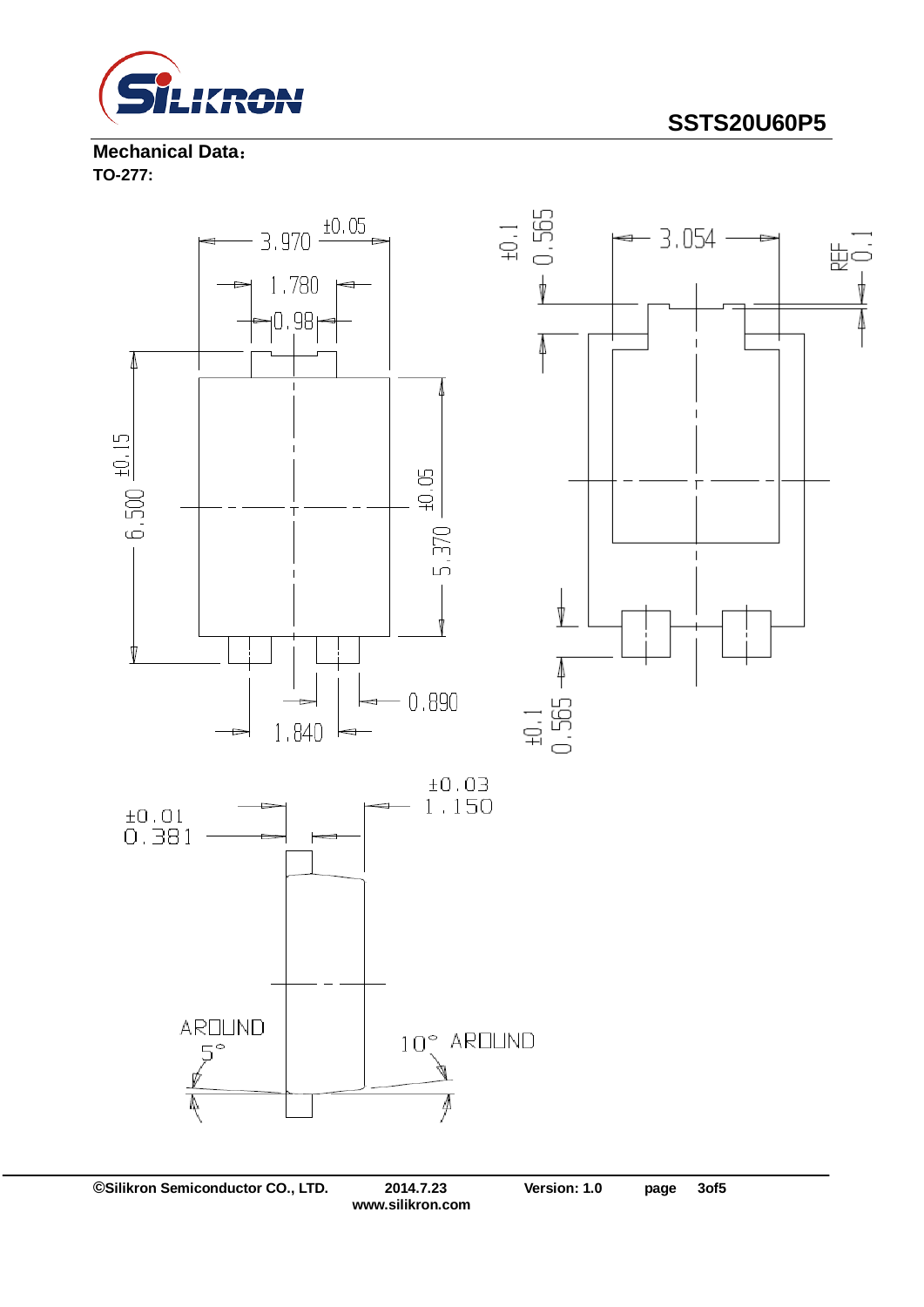

# **Ordering and Marking Information**

# **Device Marking: SSTS20U60P5 Package (Available) TO-277 Operating Temperature Range C : -55 to 150 ºC**

## **Devices per Unit**

| <b>Packag</b><br>e Type | <b>Tube</b> | Units/ Tubes/<br><b>Inner</b><br><b>Box</b> | Units/<br><b>Inner</b><br><b>Box</b> | <b>Inner</b><br><b>Boxes/Carton</b><br><b>Box</b> | Units/<br><b>Carton</b><br><b>Box</b> |
|-------------------------|-------------|---------------------------------------------|--------------------------------------|---------------------------------------------------|---------------------------------------|
| <b>TO-277</b>           | 3000        | റ<br>∠                                      | 6000                                 | 6                                                 | 36000                                 |

## **Reliability Test Program**

| <b>Test Item</b>   | <b>Conditions</b>                               | <b>Duration</b>   | <b>Sample Size</b>  |
|--------------------|-------------------------------------------------|-------------------|---------------------|
| High               | Ti=125 <sup>°</sup> C to 150 <sup>°</sup> C $@$ | 168 hours         | 3 lots x 77 devices |
| <b>Temperature</b> | 80% of Max                                      | 500 hours         |                     |
| <b>Reverse</b>     | <b>VDSS/VCES/VR</b>                             | <b>1000 hours</b> |                     |
| Bias(HTRB)         |                                                 |                   |                     |